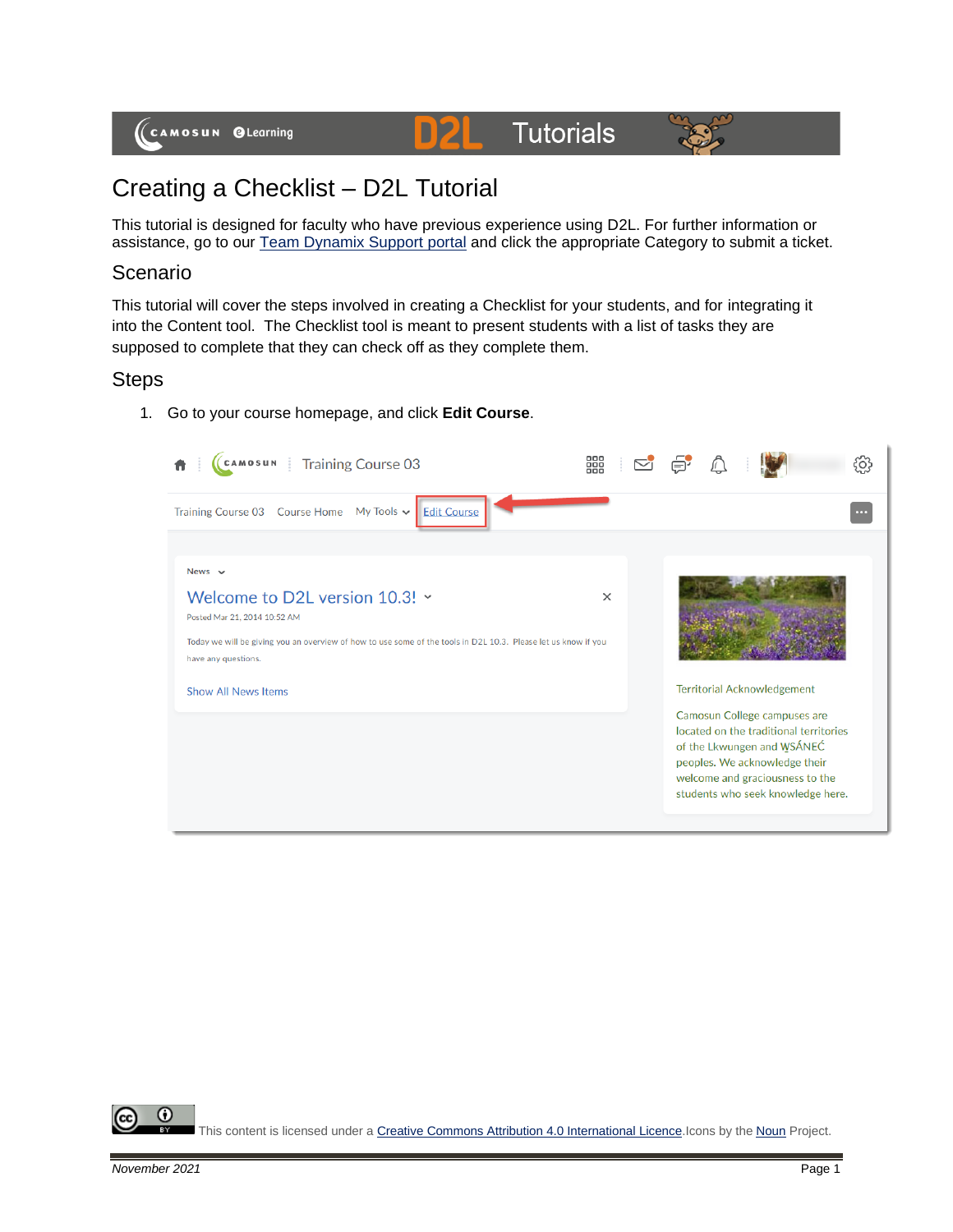#### 2. Click **Checklist**.



#### 3. Click **New Checklist**.

| Training Course 03    Course Home    My Tools v    Edit Course |                                                                       |  |
|----------------------------------------------------------------|-----------------------------------------------------------------------|--|
| <b>Checklists</b>                                              |                                                                       |  |
| <b>New Checklist</b>                                           | More Actions $\vee$                                                   |  |
|                                                                |                                                                       |  |
|                                                                | You haven't created any checklists. Click New to add a new checklist. |  |
|                                                                |                                                                       |  |

 $\overline{0}$ This content is licensed under [a Creative Commons Attribution 4.0 International Licence.I](https://creativecommons.org/licenses/by/4.0/)cons by the [Noun](https://creativecommons.org/website-icons/) Project.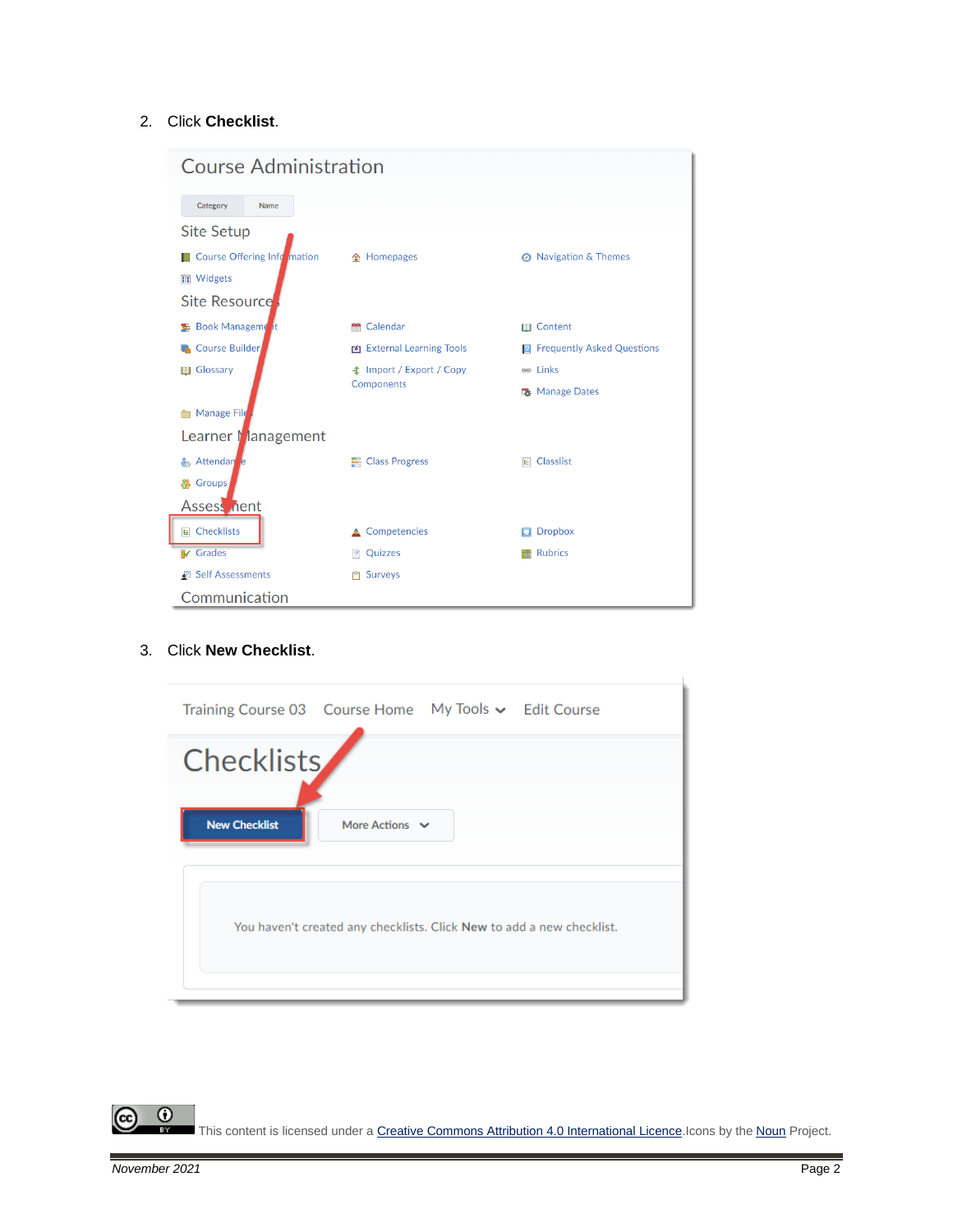4. Give your Checklist a Name, add a Description if you like. Select **Open this checklist in a new window when viewed** – this will allow students to have the Checklist open as they complete tasks in the course. Click **Save**.

| <b>New Checklist</b>                                                                                                                                                                                                                                                                                                                                                                                                                                                                                                                                                                                                                                                                                                                                                                                                                   |
|----------------------------------------------------------------------------------------------------------------------------------------------------------------------------------------------------------------------------------------------------------------------------------------------------------------------------------------------------------------------------------------------------------------------------------------------------------------------------------------------------------------------------------------------------------------------------------------------------------------------------------------------------------------------------------------------------------------------------------------------------------------------------------------------------------------------------------------|
| Name*<br>Week 1 Checklist                                                                                                                                                                                                                                                                                                                                                                                                                                                                                                                                                                                                                                                                                                                                                                                                              |
| <b>Description</b>                                                                                                                                                                                                                                                                                                                                                                                                                                                                                                                                                                                                                                                                                                                                                                                                                     |
| $\mathop{\mathrm{Im}}\limits_{\mathop{\mathrm{on}}} \quad \mathop{\mathrm{op}}\limits^{\mathop{\mathrm{op}}\limits^{\mathop{\mathrm{op}}\limits^{\mathop{\mathrm{op}}\limits^{\mathop{\mathrm{op}}\limits^{\mathop{\mathrm{op}}\limits^{\mathop{\mathrm{op}}\limits^{\mathop{\mathrm{op}}\limits^{\mathop{\mathrm{op}}\limits^{\mathop{\mathrm{op}}\limits^{\mathop{\mathrm{op}}\limits^{\mathop{\mathrm{op}}\limits^{\mathop{\mathrm{op}}\limits^{\mathop{\mathrm{op}}\limits^{\mathop{\mathrm{op}}\limits^{\mathop{\mathrm{op}}\limits^{\mathop{\mathrm{op}}\limits^{\mathop{\mathrm{op}}\limits^{\$<br>ŖЯ.<br>$\equiv$ $\sim$<br>$\Xi$ $\sim$<br>$\overline{I}$<br>в<br>A<br>∠<br>$+$ $\vee$<br>Lato (Recom ~<br>$\checkmark$<br>$\cdots$<br>$17.1px \sim$<br>Paragraph<br>$\checkmark$<br>$E_{Q}$<br>G<br>đ<br>❤<br>$\equiv$<br>Ŧ. |
| This is your checklist to make sure you have completed all the activities for Week 1.<br>h.                                                                                                                                                                                                                                                                                                                                                                                                                                                                                                                                                                                                                                                                                                                                            |
| New window                                                                                                                                                                                                                                                                                                                                                                                                                                                                                                                                                                                                                                                                                                                                                                                                                             |
| Open this checklist in a new window when viewed.<br>☞                                                                                                                                                                                                                                                                                                                                                                                                                                                                                                                                                                                                                                                                                                                                                                                  |
| Cancel<br>Save                                                                                                                                                                                                                                                                                                                                                                                                                                                                                                                                                                                                                                                                                                                                                                                                                         |

5. Now you can add tasks (items) to your Checklist. Scroll down, and click **New Item** to get started.

|                                                                                             | Paragraph $\vee$ <b>B</b> $I$ $\underline{\cup} \vee$ $A$ $\equiv$ $\vee$ $\equiv$ $\vee$ $\equiv$ $\vee$ $\parallel$ $\underline{\sim}$ $\underline{\sim}$<br>$P$ = $R$ $\omega$ 0 $C$ |                |  | $\mathbf{K}$ |
|---------------------------------------------------------------------------------------------|-----------------------------------------------------------------------------------------------------------------------------------------------------------------------------------------|----------------|--|--------------|
| This is your checklist to make sure you have completed all the activities for Wee           |                                                                                                                                                                                         |                |  |              |
| <b>New Window</b><br>Open this checklist in a new vindow when viewed.<br>Categories and ems |                                                                                                                                                                                         |                |  |              |
| <b>New Category</b>                                                                         | New Item                                                                                                                                                                                | <b>Reorder</b> |  |              |
|                                                                                             |                                                                                                                                                                                         |                |  |              |
|                                                                                             | You haven't created any categories or items.<br>Click New Category to add a new category or click New Item to add a new item.                                                           |                |  |              |

This content is licensed under [a Creative Commons Attribution 4.0 International Licence.I](https://creativecommons.org/licenses/by/4.0/)cons by the [Noun](https://creativecommons.org/website-icons/) Project.

 $\odot$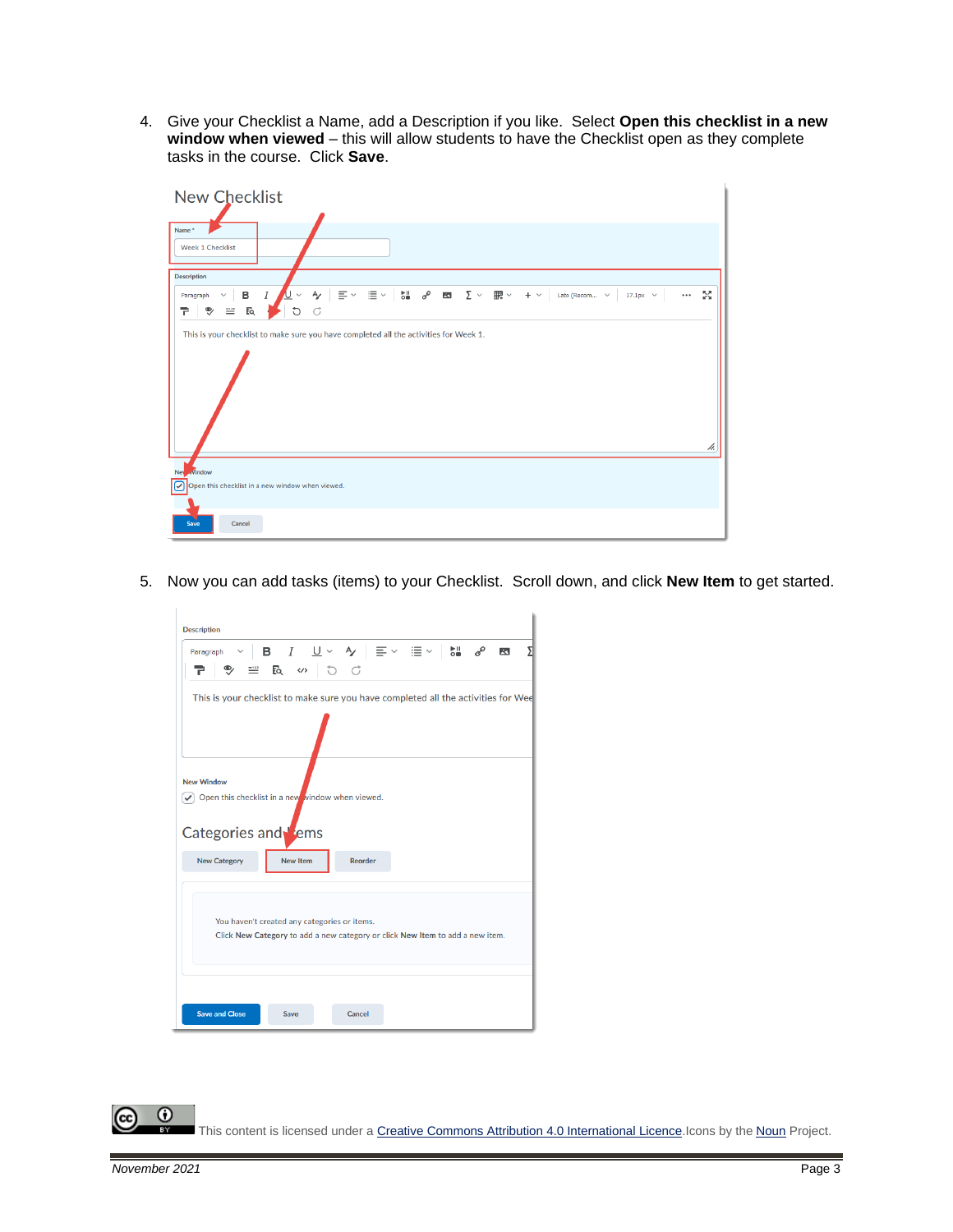6. Select a **Category** for your item using the Category drop-down, or create a **New Category** for it by clicking on New Category. Items MUST be in a category!

| <b>New Item</b>                                                                                                                    |
|------------------------------------------------------------------------------------------------------------------------------------|
| Category <sup>*</sup><br>[New Category]<br><b>Weekly Checklists</b><br>$\checkmark$<br><b>Weekly Checklists</b><br><b>IValitie</b> |
| <b>Description</b>                                                                                                                 |
| ◇ B / U◇ タ   I ◇ I II ◇   ∜<br>Paragraph<br>ラ 当 艮 の つ じ                                                                            |
|                                                                                                                                    |
| <b>Due Date</b><br>■ 10/2/2021<br>4:53 PM                                                                                          |
| Save<br>Save and New<br>Cancel                                                                                                     |

7. Give your item a **Name**, and a **Description** and **Due Date** if you like. Then click on **Save**. Click on **Save and New** if you would like to create another New Checklist item.

| <b>New Item</b>                                                                      |
|--------------------------------------------------------------------------------------|
| Category <sup>*</sup>                                                                |
| Weekly Checklists $\sim$ [New Category]                                              |
| Name <sup>*</sup>                                                                    |
| Read Chapter 1 of your textbook                                                      |
| <b>Description</b>                                                                   |
| - <i>Ⅰ</i> - ⊔ ▽ - Az │ 를 ▽ - 를 ▽ │ 해<br>в<br>Paragraph<br>d<br>≞ 長 ∽ り ぴ<br>୭∕<br>P |
| <b>Due Date</b>                                                                      |
| ✓<br>■ 10/2/2021<br>4:53 PM                                                          |
| Calendar<br>Display in Calendar                                                      |
| <b>Save</b><br>Save and New<br>Cancel                                                |

 $\overline{0}$ This content is licensed under [a Creative Commons Attribution 4.0 International Licence.I](https://creativecommons.org/licenses/by/4.0/)cons by the [Noun](https://creativecommons.org/website-icons/) Project.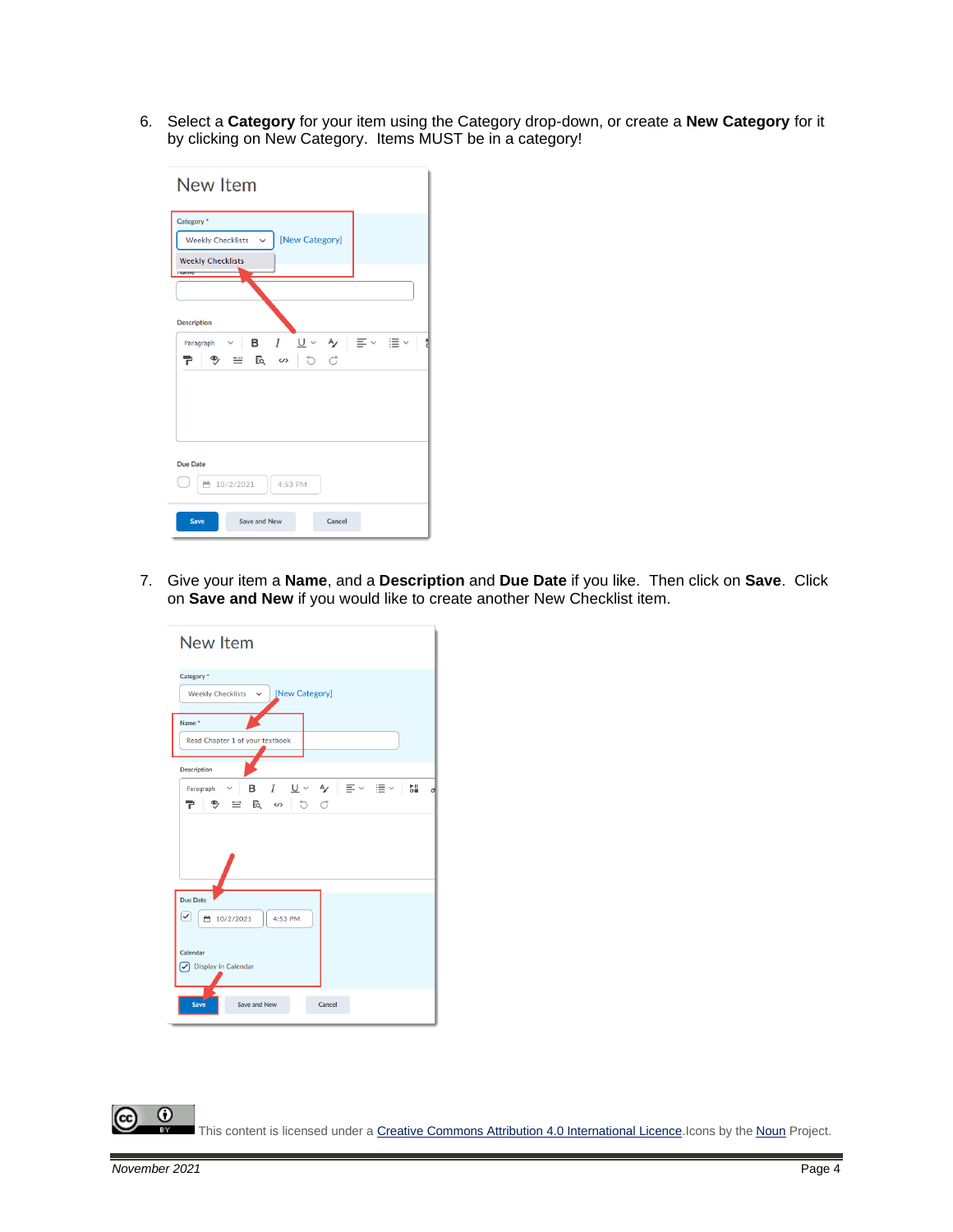8. Continue adding Items until your Checklist is completed. Click **Save and Close**.

| Categories and Items<br><b>New Category</b><br><b>New Item</b><br>Reorder |                      |
|---------------------------------------------------------------------------|----------------------|
| <b>B</b> Edit<br>Delete                                                   |                      |
| $\Box$<br>Categories/Items                                                | Due Date             |
| <b>Weekly Checklist</b><br>∩                                              |                      |
| Read Chapter 1 of your textbook                                           | Oct 14, 2018 4:33 PM |
| Complete the Week 1 Discussion                                            | Oct 17, 2018 4:36 PM |
| $\Box$<br>Complete the Week 1 Quiz                                        | Oct 19, 2018 4:37 PM |
| <b>Save and Close</b><br>Save<br>Cancel                                   |                      |

9. Preview your Checklist by clicking on the drop-down menu (down arrow) next to the Checklist's title and selecting **Preview in a new window**.

| Training Course 03    Course Home    My Tools v    Edit Course                       |
|--------------------------------------------------------------------------------------|
| <b>Checklists</b>                                                                    |
| <b>New Checklist</b><br>More Actions $\vee$                                          |
| Checklists                                                                           |
| Week 1 Checklist<br>ileted all the activities in Week 1.<br>This is your checkl<br>E |
| Preview in a new window                                                              |

 $\overline{\odot}$ (cc This content is licensed under [a Creative Commons Attribution 4.0 International Licence.I](https://creativecommons.org/licenses/by/4.0/)cons by the [Noun](https://creativecommons.org/website-icons/) Project.